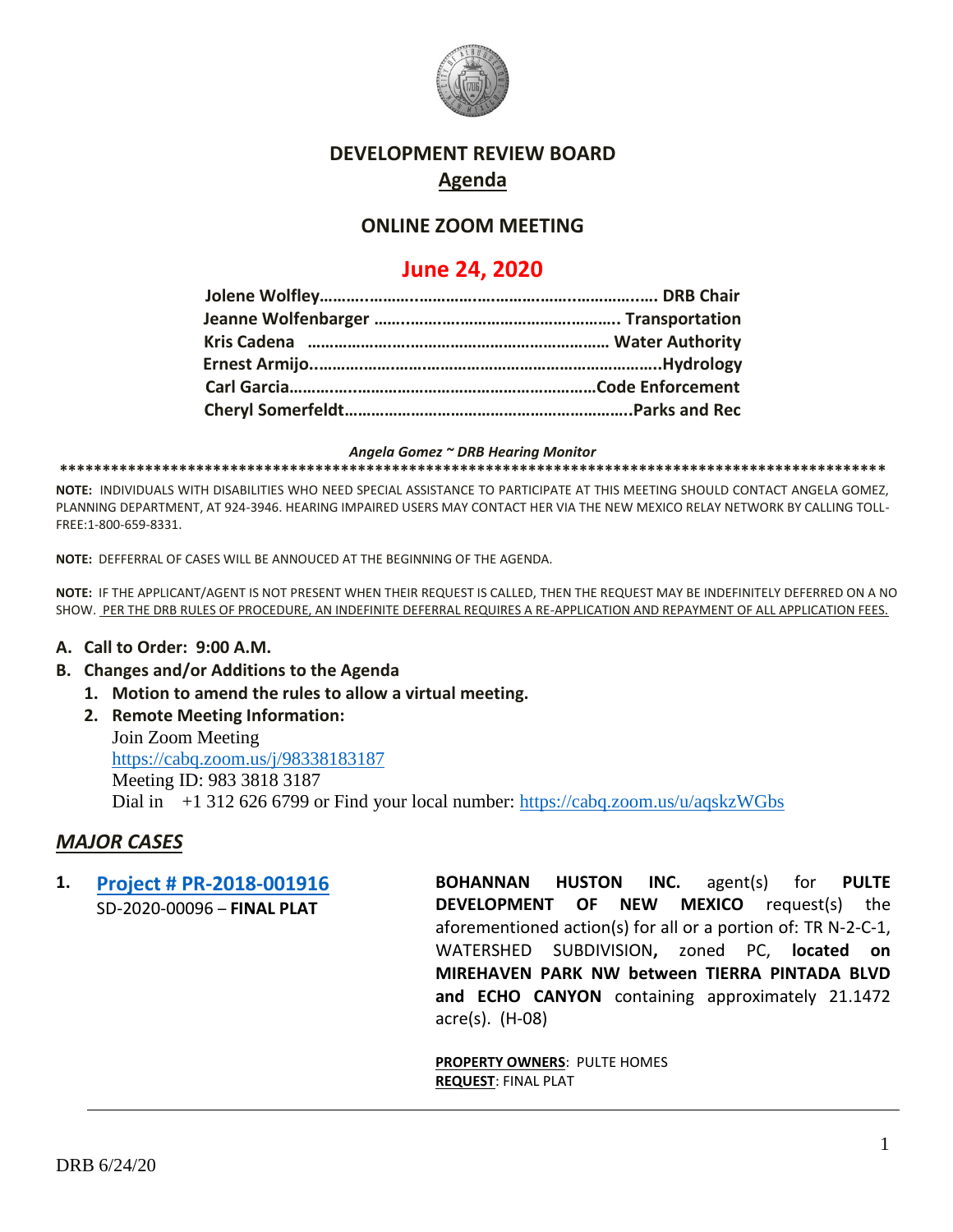| 2. | <b>Project #1011598</b><br>18DRB-70137 - VACATION OF PUBLIC<br><b>RIGHT-OF-WAY</b><br>18DRB-70138 - SIDEWALK VARIANCE<br>18DRB-70139 - SUBDIVISION DESIGN<br><b>VARIANCE FROM MINIMUM DPM</b><br><b>STANDARDS</b><br>18DRB-70140 - PRELIMINARY/<br><b>FINAL PLAT</b> | <b>BOB KEERAN, request(s) the aforementioned action(s) for</b><br>all or a portion of: Lot(s) 17 & 18, Block(s) 4, Tract(s) 3,<br>NORTH ALBQ ACRES Unit 3, zoned PD (RD/5DUA), located<br>on VENTURA ST NE between SIGNAL AVE NE and<br>ALAMEDA BLVD NE, containing approximately 2 acre(s).<br>(C-20) [Deferred from 5/16/18, 6/13/18, 7/18/18/, 8/8/18, 9/12/18, 10/24/18,<br>12/5/18, 12/19/18, 1/9/19, 1/23/19, 2/13/19, 2/27/19, 3/20/19, 4/17/19, 4/24/19,<br>6/5/19, 7/10/19, 8/7/19, 9/18/19, 10/30/19, 12/11/19, 1/29/20, 4/22/20].<br>** DEFERRAL REQUESTED BY THE APPLICANT TO THE MEETING<br>OF AUGUST 26 <sup>th</sup> , 2020 |
|----|----------------------------------------------------------------------------------------------------------------------------------------------------------------------------------------------------------------------------------------------------------------------|--------------------------------------------------------------------------------------------------------------------------------------------------------------------------------------------------------------------------------------------------------------------------------------------------------------------------------------------------------------------------------------------------------------------------------------------------------------------------------------------------------------------------------------------------------------------------------------------------------------------------------------------|
| 3. | Project # PR-2020-003707<br>SI-2020-00247 - SITE PLAN                                                                                                                                                                                                                | RESPEC agent(s) for SONATA TRAILS, LLC request(s) the<br>aforementioned action(s) for all or a portion of: TRACTS 1,<br>2 & 3, UNIT 4, zoned MX-M, located at UNIVERSE BLVD NW<br>between PASEO DEL NORTE BLVD and TREELINE AVE NW,<br>containing approximately 29.9 acre(s). (C-10) [Deferred from<br>$6/3/20$ ]<br>PROPERTY OWNERS: SONATA TRAILS LLC<br>REQUEST: APARTMENT COMPLEX DEVELOPMENT                                                                                                                                                                                                                                          |
| 4. | Project # PR-2019-002571<br>SD-2020-00097 - VACATION OF PUBLIC<br><b>EASEMENT</b><br>SD-2020-00098 - VACATION OF PUBLIC<br><b>EASEMENT</b>                                                                                                                           | DENNIS LORENZ agent(s) for PHILLIP PICKARD - DCLP<br>TRUST request(s) the aforementioned action(s) for all or a<br>portion of: NORTHWEST CORNER, NEW MEXICO STATE<br>HIGHWAY DEPARTMENT, TRACT A UNIT A, NORTH<br>ALBUQUERQUE ACRES, zoned NR-LM, located at 7550 PAN<br>AMERICAN between SAN FRANCISCO NE and DEL REY AVE<br>NE, containing approximately 0.14 acre(s). (D-18)[Deferred<br>from 6/10/20]<br><b>PROPERTY OWNERS: PHILLIP PICKARD</b><br>REQUEST: VACATION OF PUBLIC DRAINAGE AND UTILITY EASEMENTS                                                                                                                         |

*MINOR CASES*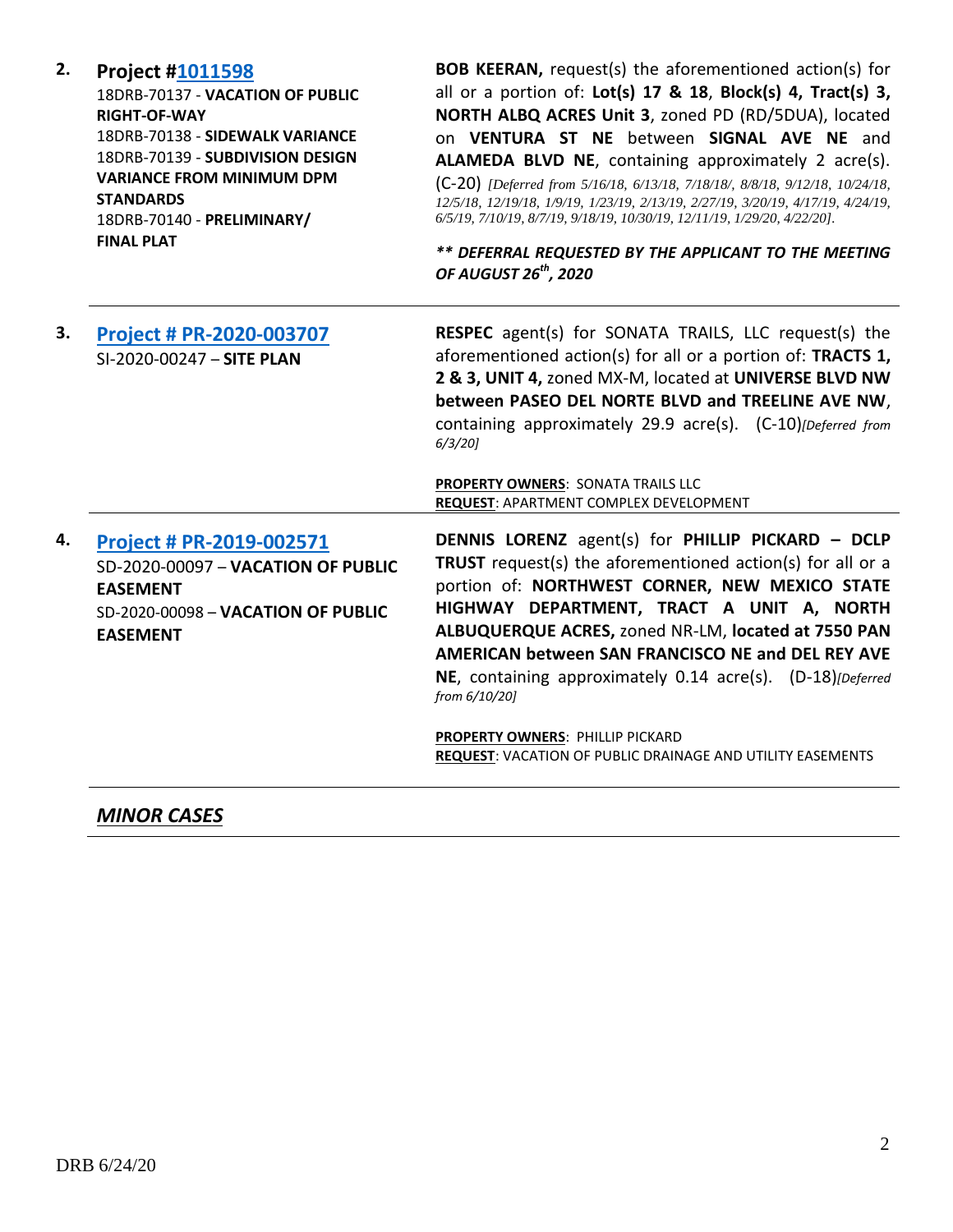| 5. | <b>Project # PR-2019-002928</b><br>VA-2020-00107 - STREET WIDTH<br><b>VARIANCE</b><br>SD-2020-00074 - PRELIMINARY/FINAL<br><b>PLAT</b><br>SD-2020-00072 - VACATION OF PUBLIC<br><b>EASEMENT</b><br>SD-2020-00075 - VACATION OF PUBLIC<br><b>EASEMENT</b> (plat and vacation actions<br>deferred from 4/29/20) | <b>COMMUNITY SCIENCES CORPORATION agent(s) for JOHN</b><br>R. DeBASSIGE FOR RIGHT ANGLE HOMES BY DeBASSIGE<br>request(s) the aforementioned action(s) for all or a portion<br>of: LOTS 43 THRU 47, BLOCK 4 UNIT4, PARADISE HEIGHTS,<br>zoned R1-A, located on BROOKLINE DR. NW between<br>ARDMORE AVE NW and ENDEAVOR RD NW, containing<br>approximately 1.1320 acre(s). (A-10)[Deferred from 4/29/20,<br>5/13/20<br>PROPERTY OWNERS: JOHN DeBASSIGE FOR RIGHT ANGLE HOMES BY<br><b>DeBASSIGE</b><br>REQUEST: DIVIDE 5 EXISTING LOTS INTO 10 NEW LOTS, VACATE<br><b>EXISTING EASEMENTS</b> |
|----|---------------------------------------------------------------------------------------------------------------------------------------------------------------------------------------------------------------------------------------------------------------------------------------------------------------|--------------------------------------------------------------------------------------------------------------------------------------------------------------------------------------------------------------------------------------------------------------------------------------------------------------------------------------------------------------------------------------------------------------------------------------------------------------------------------------------------------------------------------------------------------------------------------------------|
| 6. | Project # PR-2019-002607<br>SD-2020-00026 - PRELIMINARY/FINAL<br>PLAT (Deferred from 5/20/20)<br>SD-2020-00107 - VACATION OF PRIVATE<br><b>EASEMENT</b>                                                                                                                                                       | ARCH+ PLAN LAND USE CONSULTANTS agent(s) for JOHN<br><b>O. PEARSON</b> request(s) the aforementioned action(s) for all<br>or a portion of: LOT 8-B PLAT OF LOTS 8-A & 8-B UNIT 1<br>ALVARADO GARDENS CONT 0.8967 AC, zoned R-A, located<br>on RIO GRANDE BLVD between ARTESANOS CT and<br><b>CAMPBELL RD</b> , containing approximately 0.8967 acre(s).<br>(G-13) [Deferred from 1/29/20, 2/26/20, 4/8/20, 5/20/20]<br><b>PROPERTY OWNERS: JOHN D PEARSON</b><br>REQUEST: CREATE 2 LOTS FROM 1 EXISTING LOT                                                                                |
| 7. | <b>Project # PR-2018-001501</b><br>SD-2020-00077 - PRELIMINARY/FINAL<br><b>PLAT</b><br>VA-2019-00290 - SIDEWALK VARIANCE<br>VA-2019-00289 - STREET VARIANCE<br>(variances deferred from 4/29/20)                                                                                                              | <b>ISAACSON &amp; ARFMAN, INC agent(s) for MONTANO FAMILY</b><br><b>HOMES LLC</b> request(s) the aforementioned action(s) for all<br>or a portion of: TRACT 6-A-2, NORTH FOURTH ST<br>HOMESITES ADDN, zoned R-1C, located at 712 MONTANO<br>RD NW between 9TH ST NW AND HARWOOD LATERAL,<br>containing approximately 1.7 acre(s). (F-14) [Deferred from<br>5/6/20, 6/3/20]<br>PROPERTY OWNERS: MONTANO FAMILY HOMES LLC, TIM NISLY<br><b>REQUEST: MINOR SUBDIVISION PRELIMINARY PLAT APPROVAL</b>                                                                                          |
| 8. | <b>Project # PR-2019-002332</b><br>SD-2020-00085 - PRELIMINARY/FINAL<br><b>PLAT</b>                                                                                                                                                                                                                           | ARCH + PLAN LAND USE CONSULTANTS agent(s) for FRANK<br>& MARY PADILLA request(s) the aforementioned action(s)<br>for all or a portion of: MAP 38 300-A1, LANDS OF MASTER,<br>BORIN AND MEMMER zoned R-A, located at 2743 CARSON<br>RD NW between MONTOYA ST NW and RIO GRAND BLVD<br>NW, containing approximately 0.92acre(s). (H-12){Deferred<br>from 6/10/20]<br><b>PROPERTY OWNERS: FRANK &amp; MARY PADILLA</b><br><b>REQUEST: CREATE 2 LOTS FROM ONE EXISTING LOTS</b>                                                                                                                |